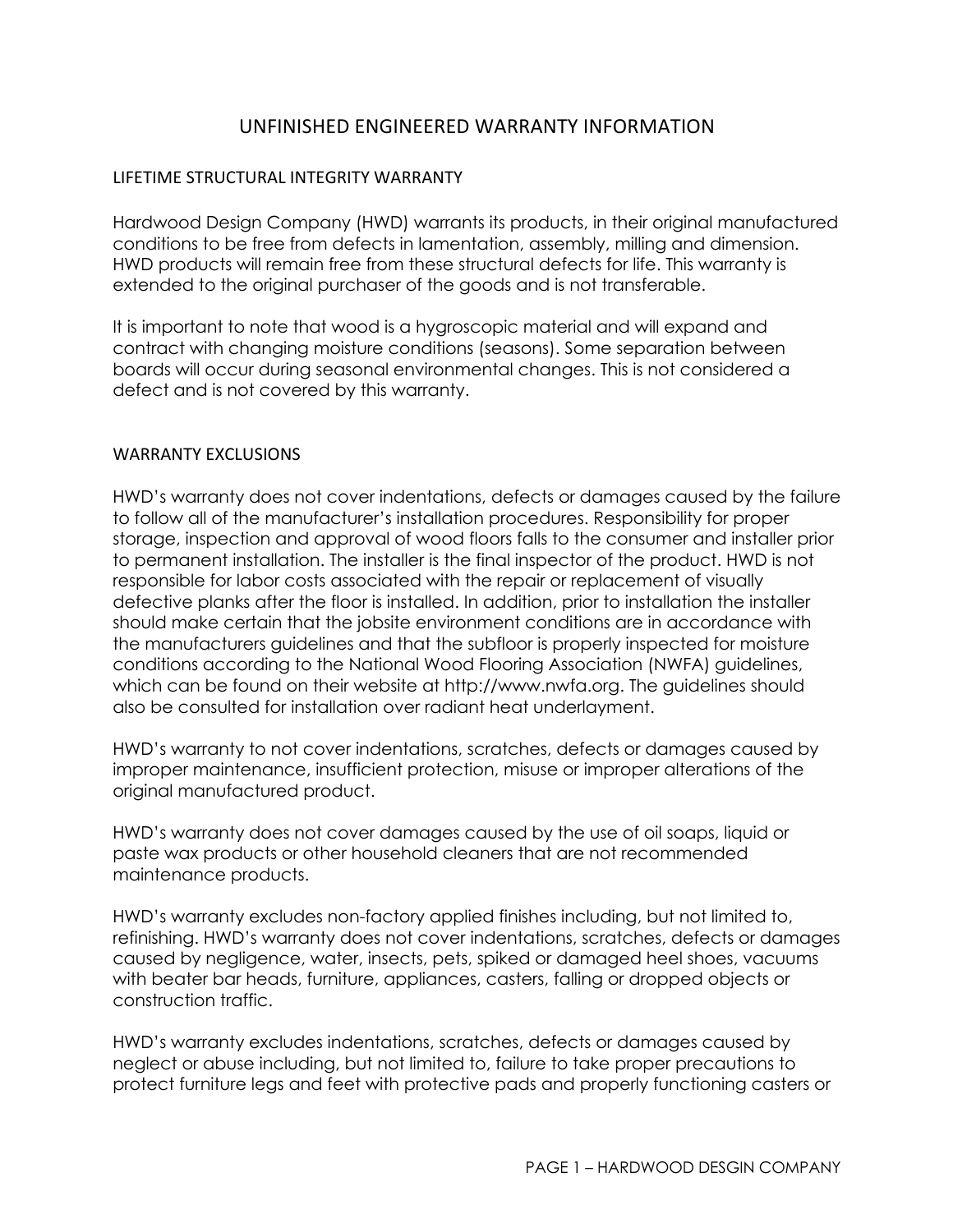improper protection during the construction process when moving heavy objects or sustaining heavy traffic.

HWD's warranty does not cover defects or damages caused by manmade or natural disasters including, but not limited to: leaking or broken plumbing, fire, flood, earthquake or standing water during or after construction.

The following items are not covered by HWD's warranty:

- Damage caused by negligence, accidents, misuse or abuse.
- Damage caused by vacuumed beater bars or hard heads.
- Damage caused by appliances, furniture or casters.
- Damage caused by cutting from sharp objects.
- Damage caused by flooding, fire and other natural disasters or Acts of God.
- Reduction in gloss, scratches or indentations due to sand or other abrasives, pets, insects, construction traffic, or failure to maintain the floor as required.
- Color, shade, or texture variations between samples or replacement flooring and the actual material.
- Color variations between flooring and/or samples and other flooring or wood products, which you wish to match (i.e. cabinets, stair railings, trim, etc.).
- Changes in color due to exposure to sunlight or age.
- Deficiencies related to subfloor/floor assemblies, subfloor preparation materials, and fasteners including, but no limited to, uneven subfloor surfaces, floor deflection or voids in the subfloor.
- Noises (squeaks, etc.) associated with anything other than manufacturing defects of the flooring.
- Naturally occurring wood characteristics, such as variations in grain, color, mineral streaks and knots.
- Natural expansion and contraction resulting in separation between boards or damage caused by low or excessive humidity < 40 percent relative humidity or > 60 percent relative humidity.
- Products designated as "off goods," as the products are sold "AS IS."
- Commercial installations of residential products.
- Construction or installation-related damage.
- Floors damaged or adhesive breakdown caused by subfloor moisture or water damage, including but not limited to, broken or leaking water pipes, flooding, we-mopping spills or weather conditions.

THE CUSTOMER AND INSTALLER ARE RESPONSIBLE FOR INSPECTING FLOORING UPON RECIEPT PRIOR TO INSTALLATION. WE ACCEPT NO RESPONSIBILITY FOR LIABILITIES, CLAIMS OR EXPENSES, INCLUDING LABOR COSTS, WHERE FLOORING WITH VISIBLE DEFECTS HAS BEEN INSTALLED.

# NATURAL EXPANSION AND CONTRACTION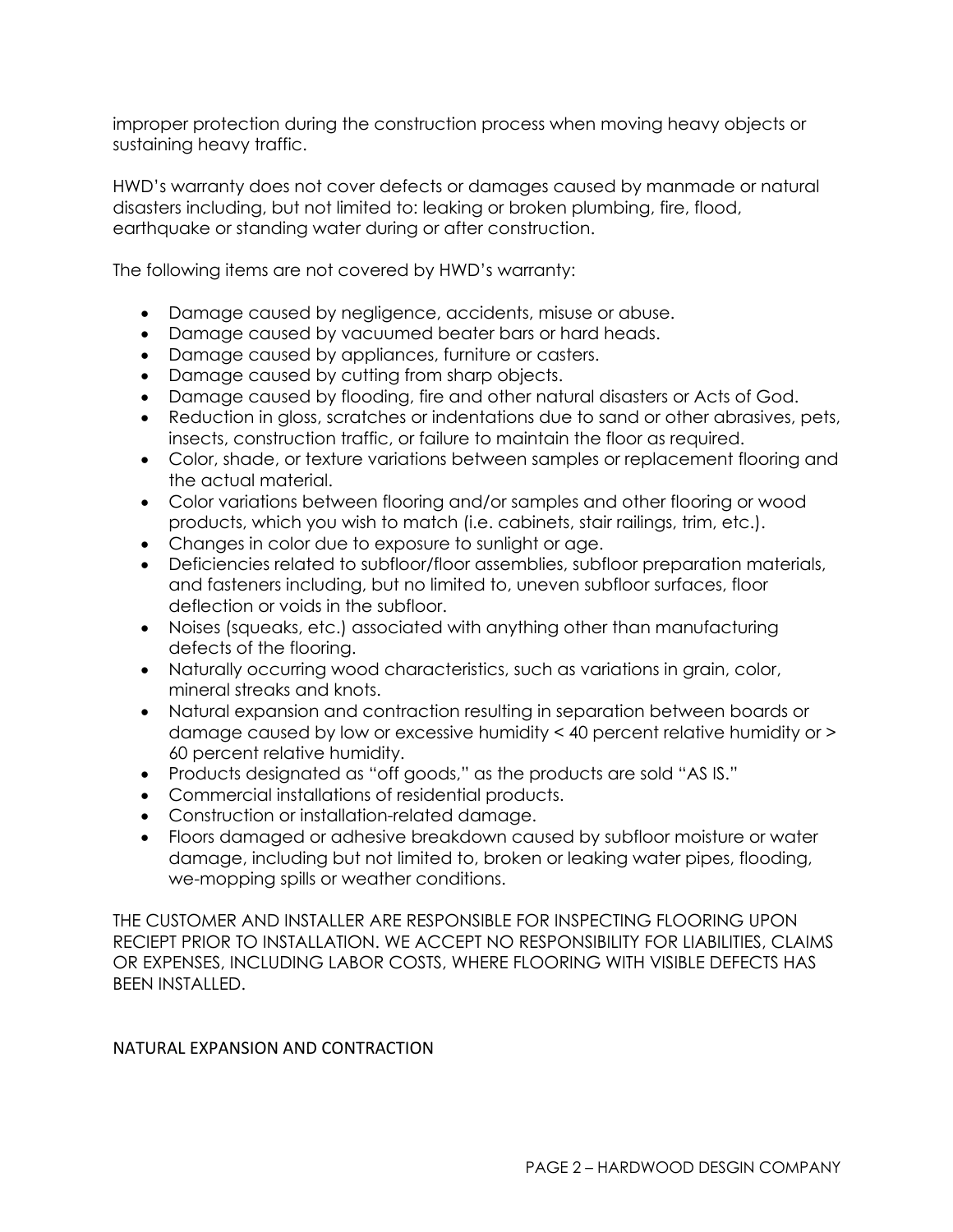Engineered wood flooring is a natural product. Some minor contraction and expansion may occur. Changes in the product due to the natural properties of the wood will not be covered by the warranty. These occurrences and/or visual changes in the hardwood floor will frequently self-correct with seasonal climate changes or under normal environmental conditions. HWD Co. will not repair or replace a floor due to these natural changes caused by normal environmental conditions.

## WARRANTY CLAIM PROCESS

In the unlikely event that any portion of your floor should fail, with respect to any of the provisions of this warranty, Hardwood Design Company, as its sole option to the original purchaser, will repair, refinish or replace such portion with the same product or another product of equal value at no cost to you. In the unlikely event that HWD is unable to correct the failure after a reasonable number of attempts, HWD will refund, if requested, the purchase price for the portion of the material that fails. This provision does not cover the removal or replacement of cabinets and other fixtures. HWD Co. will not refund the installation costs or any amount beyond the purchase price of the floor.

### LIMITS OF THIS WARRANTY

Any attempt to replace, refinish, or repair the floor prior to HWD Co. inspection and authorized repair actions will void this warranty. No distributor, installer, dealer, agent sales person or HWD Co. sales representative is authorized to change or increase the terms of coverage of this warranty. This warranty in lieu of all other representation, collateral agreements, conditions or warranties of any kind, whether expressed or implied, including without limitation any condition or warranty as to merchantability, fitness for a particular purpose, durability, quality, condition, suitability or any condition or warranty arising by stature or otherwise in law or equity or from a course of dealing or usage of trade. There are no warranties, which extend beyond the face hereof.

# LIMITS ON DAMAGE

In no event shall Hardwood Design Co. or its suppliers by liable for any direct, punitive, indirect, commercial, economic incidental, consequential, or special damages resulting from use or loss or use or the performance or non-performance of HWD Co. engineered flooring or from a breach of this warranty, whether such liability is asserted on the basis of contract, tort or otherwise. HWD Co. total liability under this warranty will not, under any circumstances, exceed the actual total price paid by the original purchaser for the flooring.

#### ADDITIONAL TERMS